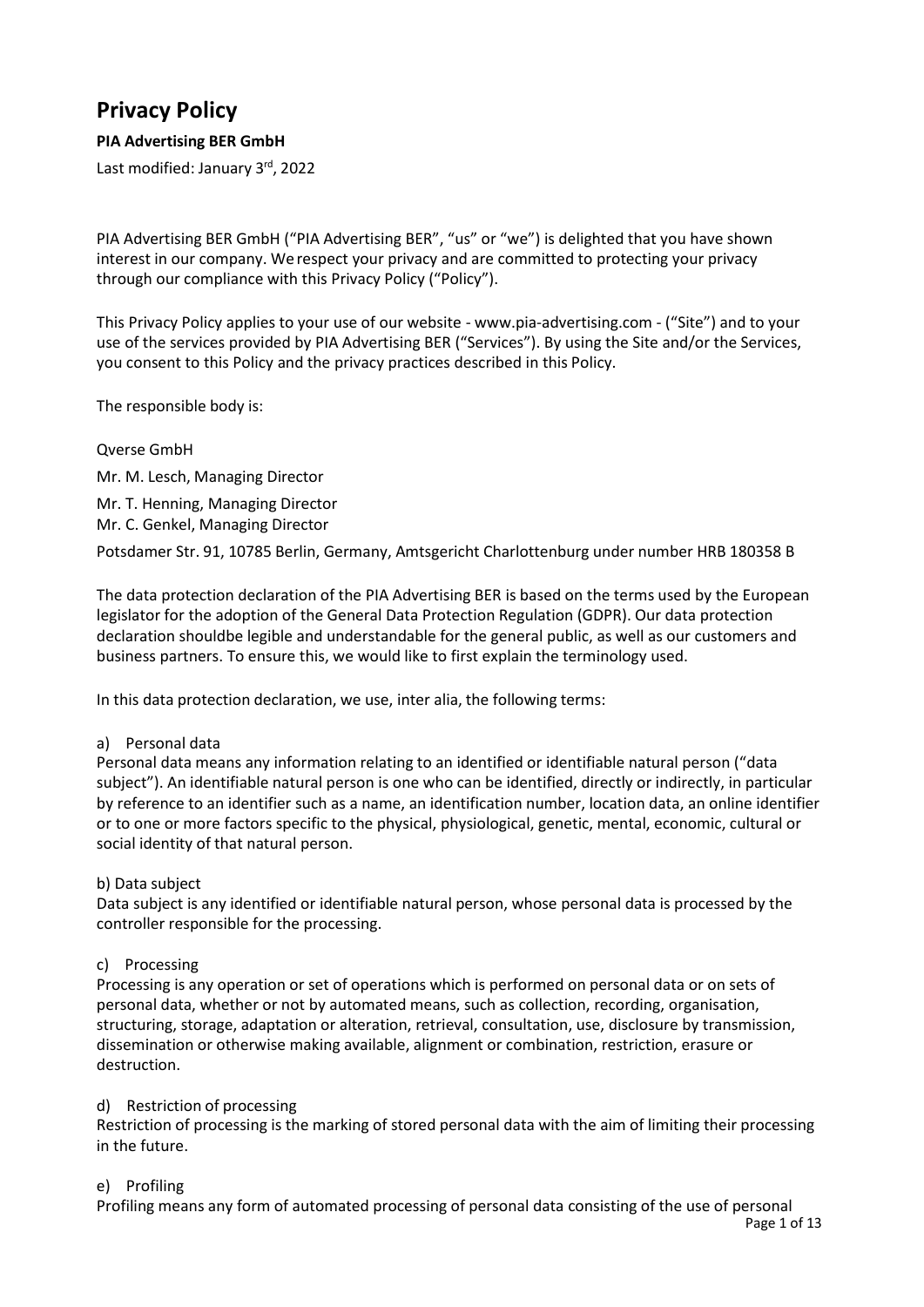data to evaluate certain personal aspects relating to a natural person, in particular to analyse or predict aspects concerning that natural person's performance at work, economic situation, health, personal preferences, interests, reliability, behaviour, location or movements.

# f) Pseudonymisation

Pseudonymisation is the processing of personal data in such a manner that the personal data can no longer be attributed to a specific data subject without the use of additional information, provided that such additional information is kept separately and is subject to technical and organisational measures to ensure that the personal data are not attributed to an identified or identifiable natural person.

## g) Controller or controller responsible for the processing

Controller or controller responsible for the processing is the natural or legal person, public authority, agency or other body which, alone or jointly with others, determines the purposes and means of the processing of personal data; where the purposes and means of such processing are determined by Union or Member State law, the controller or the specific criteria for its nomination may be provided for by Union or Member State law.

## h) Processor

Processor is a natural or legal person, public authority, agency or other body which processes personal data on behalf of the controller.

#### i) Recipient

Recipient is a natural or legal person, public authority, agency or another body, to which the personal data are disclosed, whether a third party or not. However, public authorities which may receive personal data in the framework of a particular inquiry in accordance with Union or Member State law shall not be regarded as recipients; the processing of those data by those public authorities shall be in compliance with the applicable data protection rules according to the purposes of the processing.

## j) Third party

Third party is a natural or legal person, public authority, agency or body other than the data subject, controller, processor and persons who, under the direct authority of the controller or processor, are authorised to process personal data.

## k) Consent

Consent of the data subject is any freely given, specific, informed and unambiguous indication of the data subject's wishes by which he or she, by a statement or by a clear affirmative action, signifies agreement to the processing of personal data relating to him or her.

## **1. Collection and Use of Data**

This Policy describes the types of information we may collect from you or that you may provide when you visit our Site or use our Services, and describes our practices for collecting, using, maintaining, protecting and disclosing that information.

This Policy applies to information we collect:

- On our Site;
- In e-mail, text and other electronic messages between you and us;
- When you use our Services.

This Policy does not apply to information collected by:

- Us offline or through any other means, including on any other website operated by any third party;
- Any third party, including through any application, product, service or content (including advertising) that may link to or be accessible from the Site or via the Services.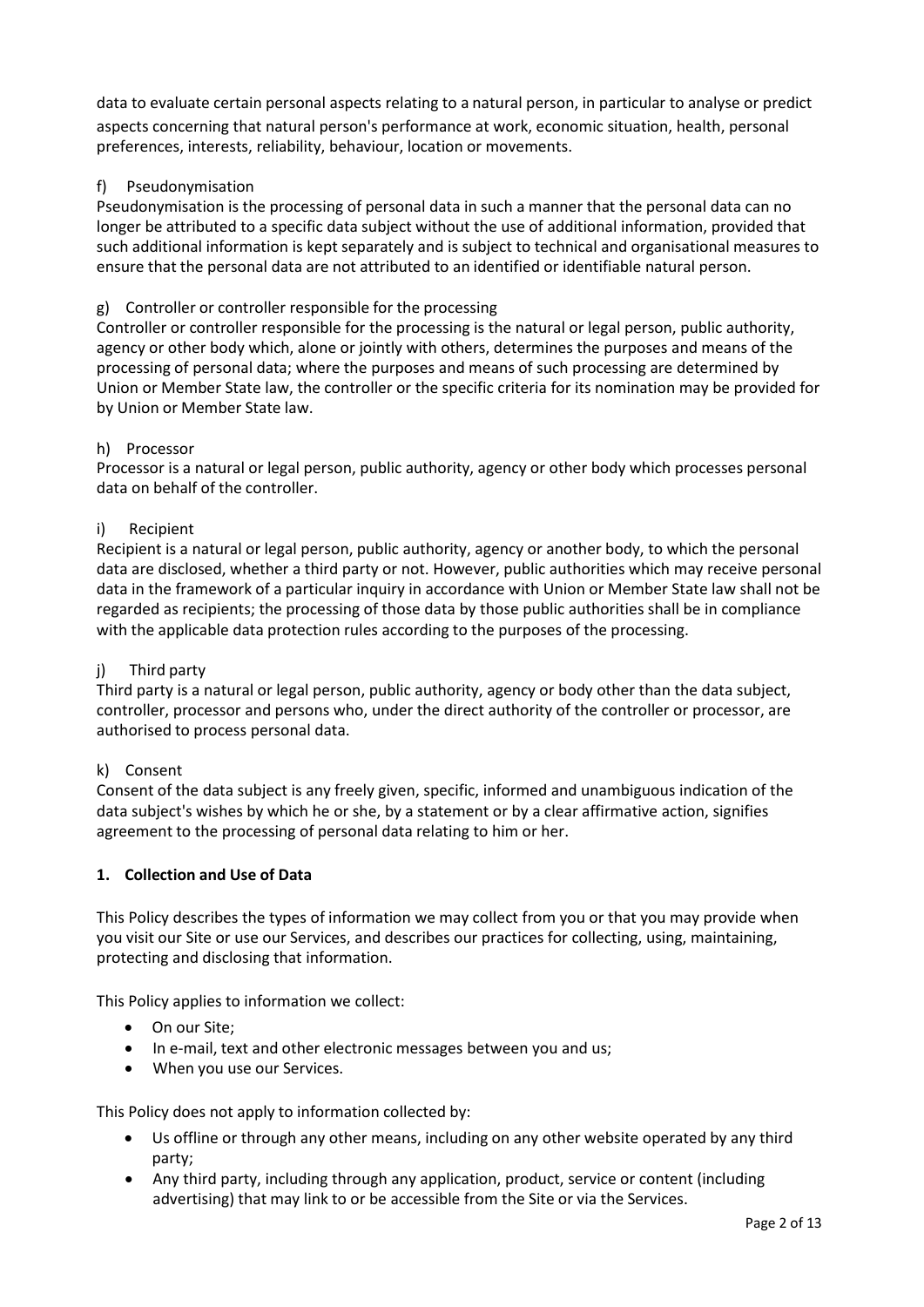Personal data will be exclusively used by PIA Advertising BER and only given to other companies who have compliedwith the terms you have agreed to. Furthermore, your data will not be transferred, sold, exchanged or given to third parties without your consent, except as expressly provided by this Policy, including requests by a court or other governmental body.

If you do not agree with our Policy, activities and/or practices, you have the choice not to use our Website and/or our Services. By accessing or using our Site and/or our Services or providing us with your data, you agree to our Policy and consent our use of your data. This Policy may change from time to time (see Changes to our Privacy Policy). Your continued use of our Site and/or Services after we make changes is deemed to be acceptance of those changes, so please check periodically for updates.

You can revoke your consent at any time by sending a letter to PIA Advertising BER GmbH, Potsdamer Str. 91, 10785Berlin, Germany or in the form of an email to [dpo-ber@pia-advertising.](mailto:dpo-ber@pia-advertising)com.

PIA Advertising BER is using information that we collect about you or that you provide to us, including any personal data:

- To provide you with information, products or services that you request from us;
- To present the Site, its content and our Services correctly to you;
- To fulfill any other purpose for which you provide it, such as sending you e-mails, news or alerts;
- To evaluate an application to use our Services;
- To carry out our obligations and enforce our rights arising from any contracts entered into between you and us, including for billing, payment and collection;
- To notify you about changes to our Site or our Services;
- To help us carry out analyses of usage patterns of our Site and Services in order to continually better our services, to develop new services and to improve and personalize user experiences, understand customer interest and market trends;
- To contact you about our Services that may be of interest to you;
- To respond to inquiries, send notices and provide customer support;
- For any other purpose with your consent;
- For audits, regulatory purposes, such as providing law enforcement authorities with the information necessary for criminal prosecution, e.g. in case of a cyber-attack.

# **2. Children Under the Age of 16**

Our Site and Services are not intended for children under 16 years of age. No one under age 16 may provide any information to us. We do not knowingly collect information from children under 16. If you are under 16, do not use or provide any information on our Site or on or through any of its features/register on the Site, use any of the interactive or public comment features of this Site or provide any information about yourself to us, including your name, address, telephone number, e-mail address or any screen name or user name you may use. If we learn we have collected or received information from a child under 16 without verification of parental consent, we will delete that information. If you believe we might have any information from or about a child under 16, please contact us at PIA Advertising BER GmbH, Potsdamer Str. 91, 10785 Berlin, Germany or via e-mail at [dpo-ber@pia-advertising.com.](mailto:dpo-ber@pia-advertising.com)

## **3. Information We Collect About You, that You Provide, and How We Collect It**

We collect several types of information from and about users of our Site or Services, including information:

- By which you may be personally identified, such as name, postal address, e-mail address, telephone number or any other identifier by which you may be contacted online or offline ("personal information"); and/or
- About your internet connection, the equipment you use to access our Site or Services and their usage details.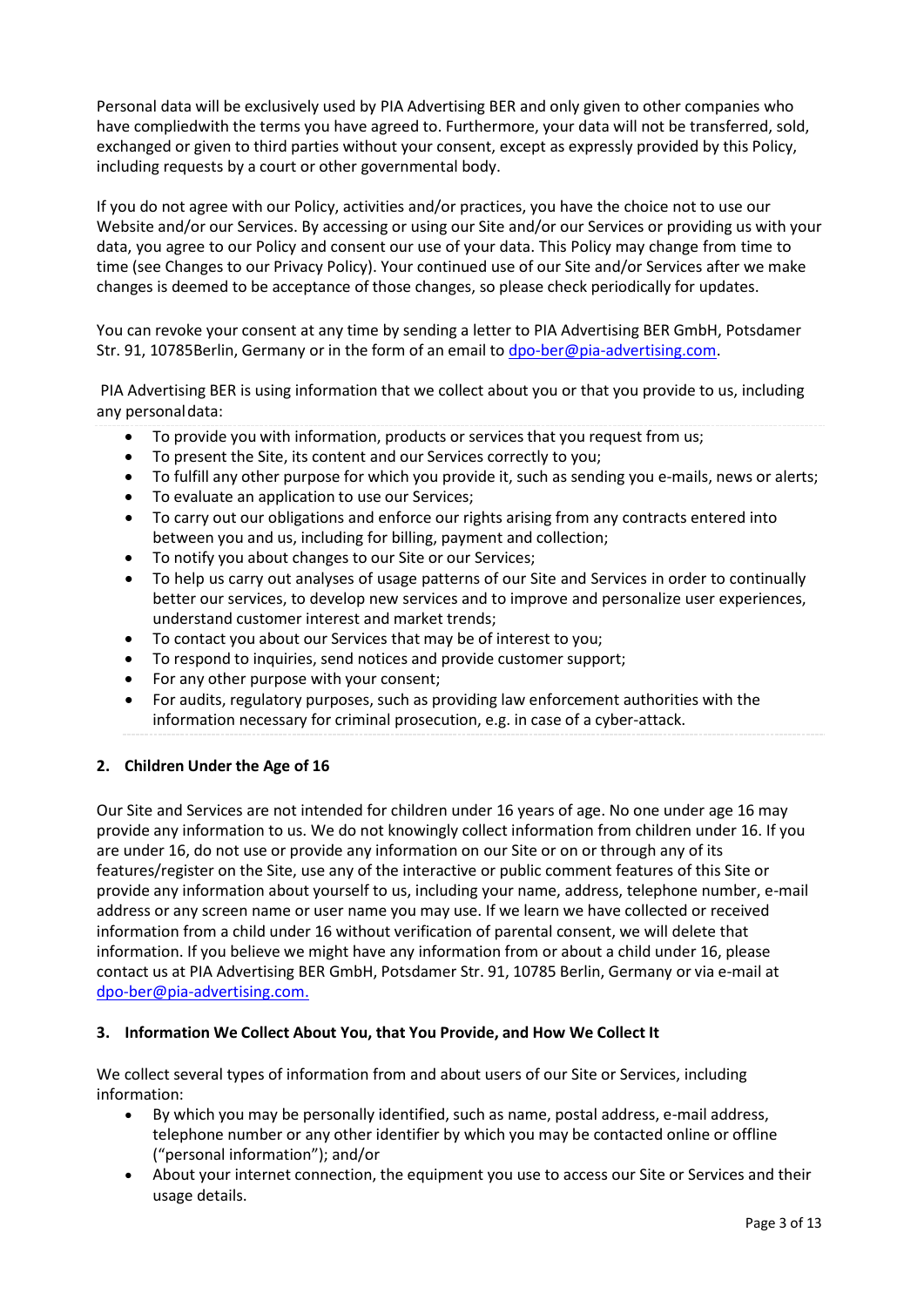We collect this information:

- Directly from you when you provide information to us, such as:
	- o Through filling in forms on our Site;
	- o Records and copies of your correspondence with us;
	- o Details of transactions you carry out through our Site;
	- o Details of Site searches and button clicks are also recorded.
	- Automatically as you navigate through the Site or use our Services we may use automatic app monitor technologies to collect certain information about your equipment, browsing actions and patterns, including:
		- $\circ$  Information about your computer and Internet connection, including your IP address, operating system and browser type;
		- $\circ$  Details about your visits to our Site and use of our Services, including traffic data, location data, logs and other communication data and the resources that you access and use on the Site and from the Services.
	- From third parties, for example, our business partners.

You also may provide information to be published or displayed (hereinafter, "posted") on public areas of the Site, or transmitted to other users of the Site or third parties (collectively, "User Contributions"). Your User Contributions are posted on and transmitted to others at your own risk. Although you may set certain privacy settings for such information by logging into your account profile, please be aware that no security measures are perfect or impenetrable. Additionally, we cannot control the actions of other users of the Site with whom you may choose to share your User Contributions. Therefore, we cannot and do not guarantee that your User Contributions will not be viewed by unauthorized persons.

We ask that you not send us, and you not disclose, any sensitive personal data (e.g., information related to racial or ethnic origin, political opinions, religion or other beliefs, health, sexual orientation, criminal background or membership in past organizations, including trade union memberships) on or through the Services or the Site or otherwise to us.

## **4. Third-party Use of Cookies and Other Tracking Technologies**

Some third parties may use cookies alone or in conjunction with web beacons or other tracking technologies to collect information about you when you use our Site or Services. The information they collect may be associated with your personal information or they may collect information, including Personal data, about your online activities over time and across different websites and other online services. They may use this information to provide you with interest-based (behavioral) advertising or other targeted content.

We do not control these third parties' tracking technologies or how they may be used. If you have any questions about an advertisement or other targeted content, you should contact the responsible provider directly. For information about how you can opt-out of receiving targeted advertising, see "Choices About How We Use and Disclose Your [Information".](https://www.adjust.com/privacy_policy/)

## **5. Disclosure of Your Information**

We may disclose aggregated information about our users, and information that does not identify any individual, without restriction.

We may disclose personal data that we collect or you provide as described in this Policy:

- To our affiliates and partners for the sole purpose of providing our Services;
- To contractors, service providers and other third parties we use to support our business;
- To a buyer or other successor in the event of a merger, divestiture, restructuring, reorganization, dissolution or other sale or transfer of some, or all, of PIA Advertising BER's assets, whether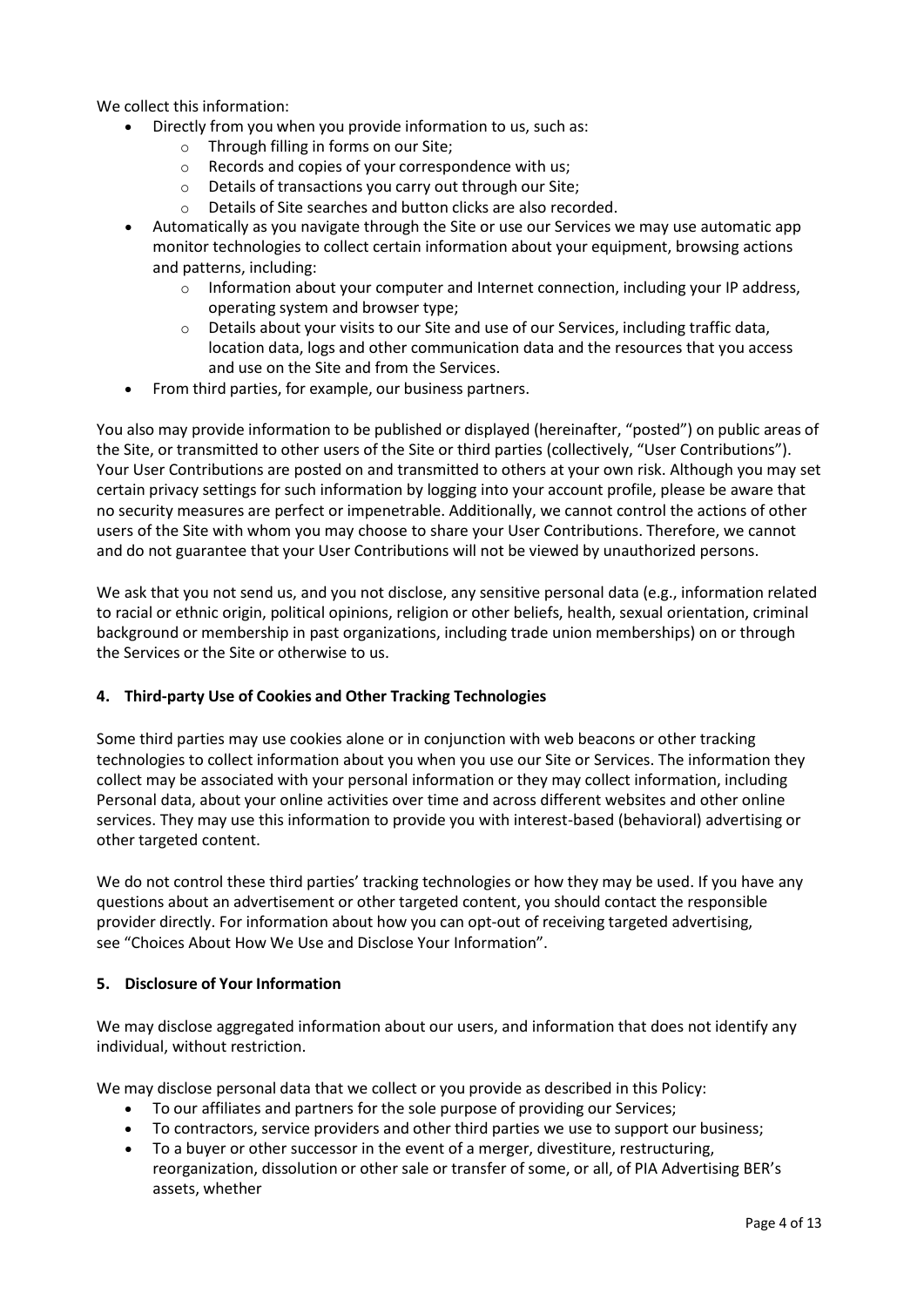as a going concern or as part of bankruptcy, liquidation or similar proceeding, in which personal data held by PIA Advertising BER about our Site and Services users is among the assets transferred;

- To fulfil the purpose for which you provide it;
- For any other purpose disclosed by us when you provide the information;
- With your consent.

We may also disclose your personal data:

- To comply with any court order, law or legal process, including to respond to any government or regulatory request;
- To enforce or apply our [General T](https://www.adjust.com/terms/)erms and Conditions and other agreements, including for billing and collection purposes;
- If we believe disclosure is necessary or appropriate to protect the rights, property, or safety of adjust, our customers or others.

## **6. Choices About How We Use and Disclose Your Information**

We strive to provide you with choices regarding the personal data you provide to us. We have created mechanisms to provide you with the following control over your information:

- Tracking technologies and advertising. You can set your browser to refuse all or some browser cookies, or to alert you when cookies are being sent. If you disable or refuse cookies, please note that some parts of our Site may then be inaccessible or not function properly;
- Opt-out. You may "opt-out" of receiving emails from us by following the instructions in those emails. If you opt-out, we may still send you non-promotional e-mails, such as e-mails about your account;
- We do not control third parties' collection or use of your information to serve interest-based advertising. However, these third parties may provide you with ways to choose not to have your information collected or used in this way.

## **7. How we protect Your Data**

PIA Advertising BER uses industry standard security measures to protect the information under our control, includingfirewalls and other security measures. Although the inherent dangers of the Internet mean we cannot guarantee the protection of your (personal) data against loss, misuse, or alteration, PIA Advertising BER takes steps to protect your (personal) data.

The safety and security of your information also depends on you. Where we have given you (or where you have chosen) a password for access to certain parts of our Site or Services, you are responsible for keeping this password confidential. We ask you not to share your password(s) with anyone.

Transfer between entities: We may transfer user and customer information to our affiliates and to third party providers for the sole purpose of providing our Services. By using any of the Services or providing us you're your data you consent such transfers.

## **8. Data Retention**

We will retain your information for as long as your account is active or as needed to provide you our services. If you wish to cancel your account or request that we no longer use your information to provide you services, then contact us at [dpo-ber@pia-advertising.](mailto:dpo-ber@pia-advertising)com. We will retain and use your information as necessary to comply with our legal obligations, resolve disputes, and enforce our agreements.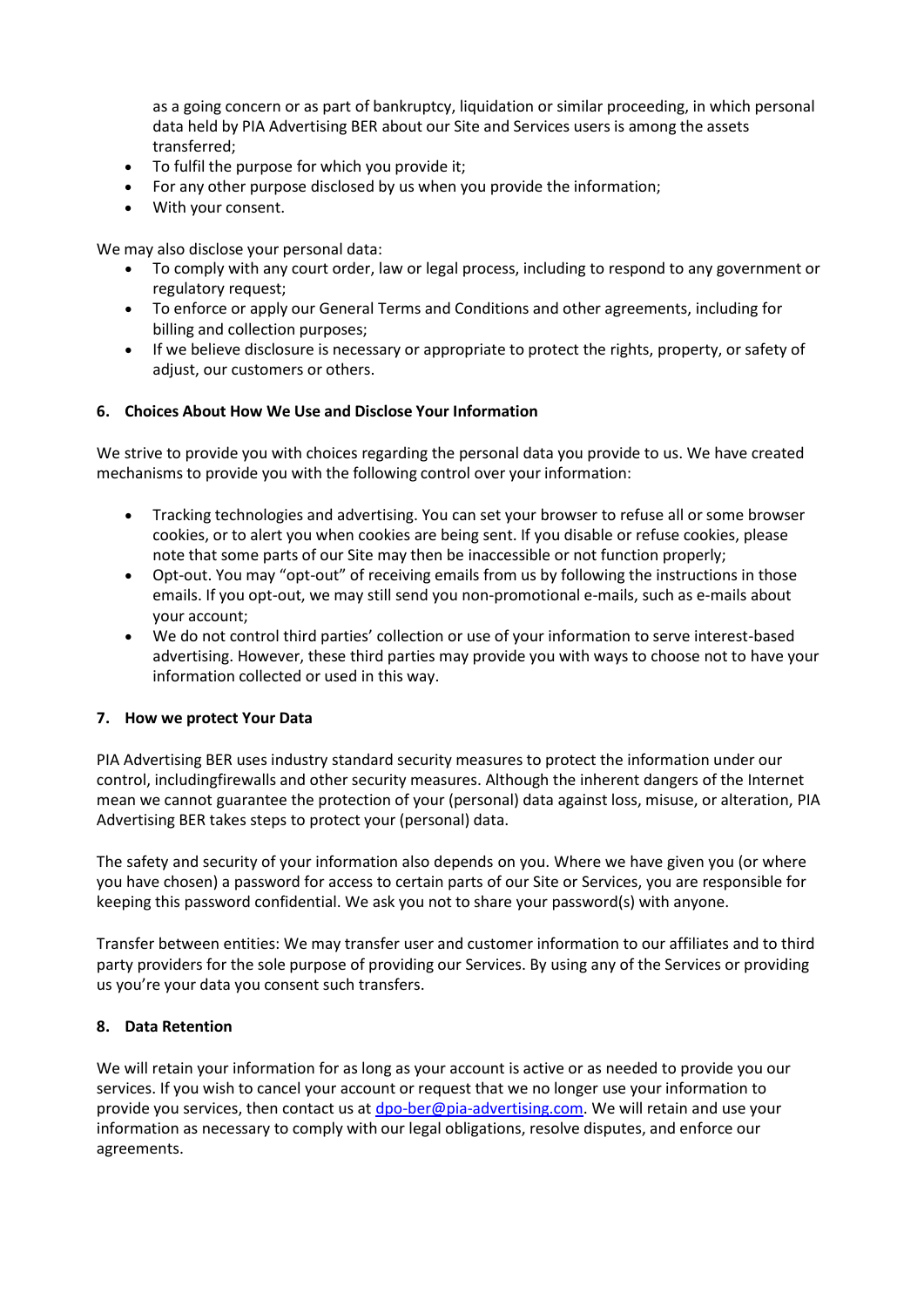# **9. Jurisdiction and Cross-Border Transfer**

Our Services are global and data (including personal data) may be stored and processed in any country where we have operations or where we engage service providers, and we may transfer data to countries outside of your country of residence, including the United States, which may have data protection rules that are different from those of your country. By using any of the Services or providing us you're your data you consent such transfers. However, we will take measures to ensure that any such transfers comply with applicable data protection laws and that your data remains protected to the standards described in this Policy. In certain circumstances, courts, law enforcement agencies, regulatory agencies or security authorities in those other countries may be entitled to access your Personal data.

## **10. Access to Your Data**

We have no direct relationship with our customers' users whose information we may process. A user of a customer's app or services, who seeks access, or who seeks to correct, amend, or delete inaccurate data should direct his query to our customer directly as they are the body collecting the data and therefore the data controller. If a user wishes us to remove the collected information stored with us (if any) please send us an e-mail to [dpo-ber@pia-advertising.com.](mailto:dpo-ber@pia-advertising) and we will get back to you as soon as possible.

## **11. Routine erasure and blocking of Personal Data**

We shall process and store your personal data only for the period necessary to achieve the purpose of storage, or as far as this is granted by the European legislator or other legislators in laws or regulations to which the controller is subject to.

If the storage purpose is not applicable, or if a storage period prescribed by the European legislator or another competent legislator expires, the personal data are routinely blocked or erased in accordance with legal requirements.

## **12. Rights of the Data Subject**

## a) Right of confirmation

Each data subject (you) shall have the right granted by the European legislator to obtain from us the confirmation as to whether or not personal data concerning you is being processed. If you wish to avail yourself of this right of confirmation, you may, at any time, contact us.

## b) Right of access

You have the right granted by the European legislator to obtain from us free information about your personal data stored at any time and a copy of this information. Furthermore, the European directives and regulations grants you access to the following information:

- o the purposes of the processing;
- o the categories of personal data concerned;
- $\circ$  the recipients or categories of recipients to whom the personal data have been or will be disclosed, in particular recipients in third countries or international organisations. Where this is the case, you shall have the right to be informed of the appropriate safeguards relating to the transfer;
- $\circ$  where possible, the envisaged period for which the personal data will be stored, or, if not possible, the criteria used to determine that period;
- o the existence of the right to request from PIA Advertising BER rectification or erasure of personal data, orrestriction of processing of personal data concerning you, or to object to such processing;
- o the existence of the right to lodge a complaint with us;
- $\circ$  where the personal data are not collected from you directly, any available information as to their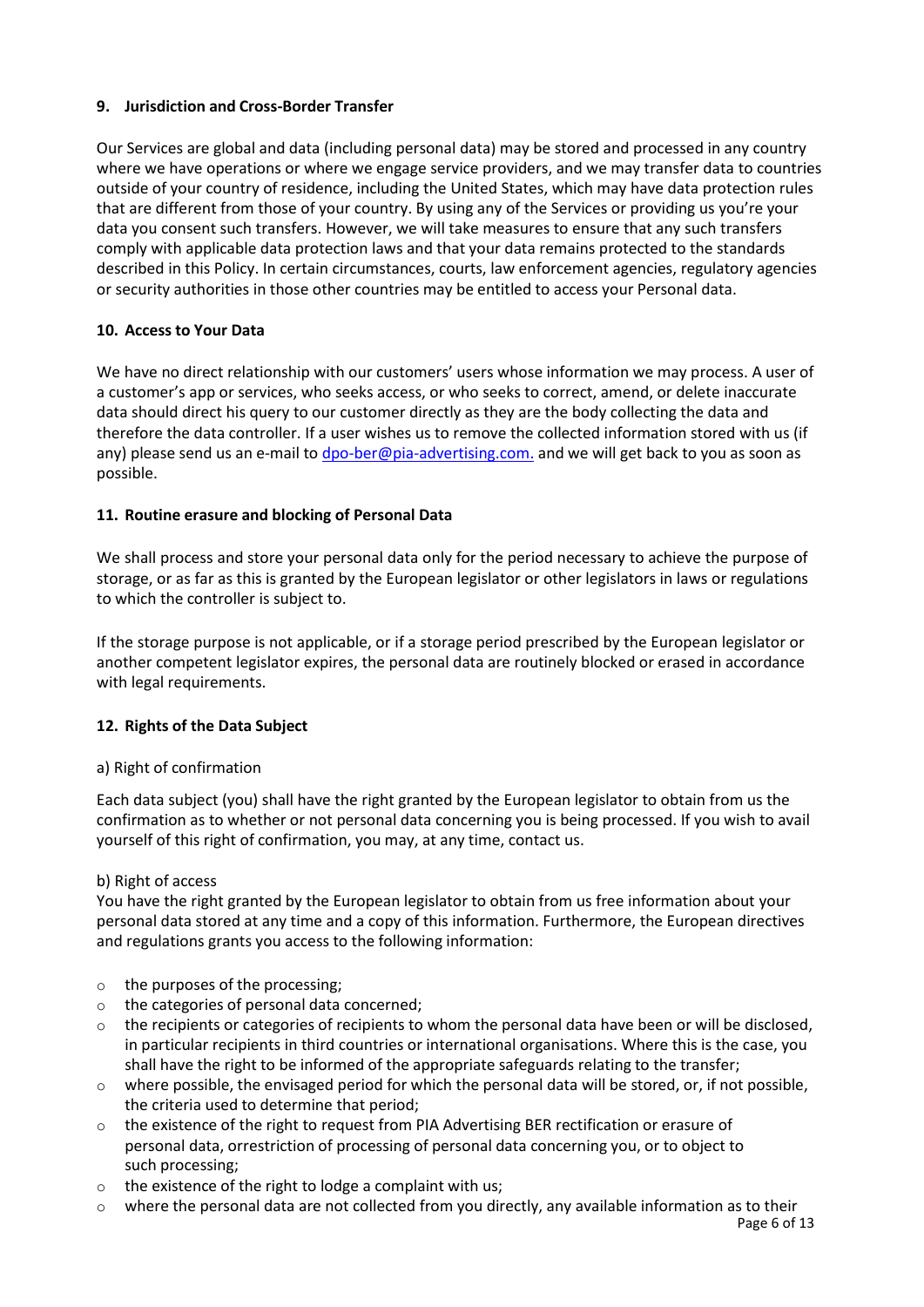source;

 $\circ$  the existence of automated decision-making, including profiling, referred to in Article 22(1) and (4) of the GDPR and, at least in those cases, meaningful information about the logic involved, as well as the significance and envisaged consequences of such processing for the data subject.

## c) Right to rectification

You shall have the right granted by the European legislator to obtain from us without undue delay the rectification of inaccurate personal data concerning you. Taking into account the purposes of the processing, you shall have the right to have incomplete personal data completed, including by means of providing a supplementary statement. If you wish to exercise this right to rectification, you may, at any time, contact us through our contact details.

## d) Right to erasure (Right to be forgotten)

You have the right granted by the European legislator to obtain from us the erasure of personal data concerning you without undue delay, and we shall have the obligation to erase your personal data without undue delay where one of the following grounds applies:

- The personal data are no longer necessary in relation to the purposes for which they were collected or otherwise processed.
- $\circ$  You withdraw consent to which the processing is based according to point (a) of Article 6(1) of the GDPR, or point (a) of Article 9(2) of the GDPR, and where there is no other legal ground for the processing.
- $\circ$  You object to the processing pursuant to Article 21(1) of the GDPR and there are no overriding legitimate grounds for the processing, or you object to the processing pursuant to Article 21(2) of the GDPR.
- o The personal data have been unlawfully processed.
- o The personal data must be erased for compliance with a legal obligation in the European Union or Member State law to which PIA Advertising BER is subject.
- o The personal data have been collected in relation to the offer of information society services referred to in Article 8(1) of the GDPR (i.e. a child younger than 13 years old).

If one of the aforementioned reasons applies, and you wish to request the erasure of personal data stored by PIA Advertising BER, you may at any time contact us. We shall promptly ensure that the erasure request iscomplied with full in accordance with the GDPR regulations.

Where PIA Advertising BER has made personal data public and is obliged pursuant to Article 17(1) to erase the Personal data, PIA Advertising BER, taking account of available technology and the cost of implementation, shall takereasonable steps, including technical measures, to inform other controllers processing the personal datathat the data subject has requested erasure by such controllers of any links to, or copy or replication of, those personal data, as far as processing is not required. We will arrange the necessary measures in individual cases.

## e) Right of restriction of processing

You have the right granted by the European legislator to obtain from PIA Advertising BER restriction of processingwhere one of the following applies:

- o The accuracy of the personal data is contested by you, for a period enabling us to verify the accuracy of the Personal data.
- $\circ$  The processing is not lawful and the data subject opposes the erasure of the personal data and requests instead the restriction of their use instead.
- $\circ$  The controller no longer needs the personal data for the purposes of the processing, but they are required by the data subject for the establishment, exercise or defence of legal claims.
- $\circ$  The data subject has objected to processing pursuant to Article 21(1) of the GDPR pending the verification whether the legitimate grounds of the controller override those of the data subject.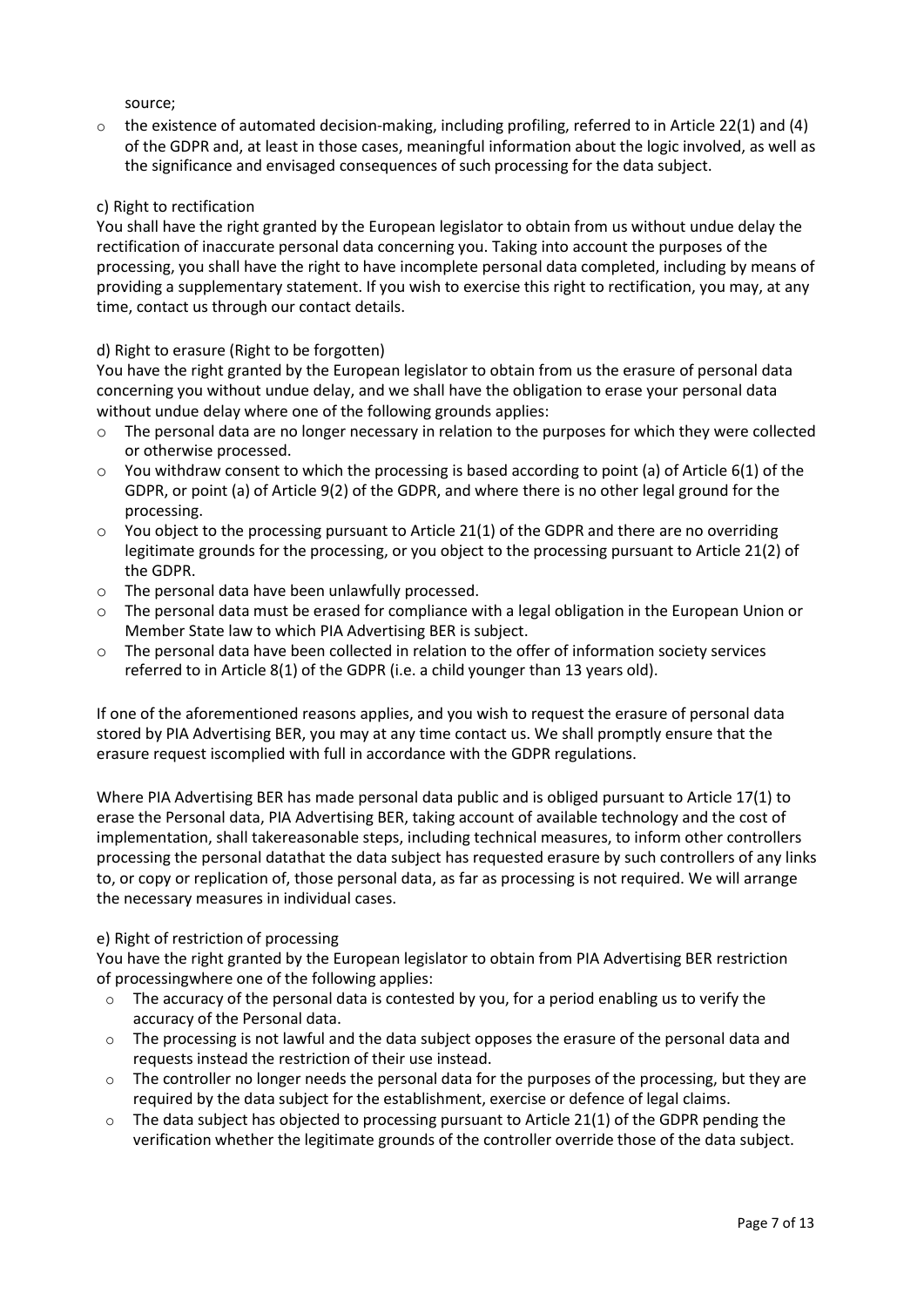If one of the aforementioned conditions is met, and a data subject wishes to request the restriction of the processing of personal data stored by the PIA Advertising BER GmbH, he or she may at any time contact us. Wewill arrange the restriction of the processing.

## f) Right to data portability

You have the right, granted by the European legislator, to receive the personal data concerning yourself, which was provided to PIA Advertising BER, in a structured, commonly used and machine-readable format. You have the right to transmit those data to any other controller without hindrance from the controller to which the personal data have been provided, as long as the processing is based on consent pursuant to point

(a) of Article 6(1) of the GDPR or point (a) of Article 9(2) of the GDPR, or on a contract pursuant to point (b) of Article 6(1) of the GDPR, and the processing is carried out by automated means, as long as the processing is not necessary for the performance of a task carried out in the public interest or in the exercise of official authority vested in the controller.

Furthermore, in exercising his or her right to data portability pursuant to Article 20(1) of the GDPR, you have the right to have personal data transmitted directly from one controller to another, where technically feasible and when doing so does not adversely affect the rights and freedoms of others.

In order to assert the right to data portability, you may at any time contact us through our contact details.

## g) Right to object

You have the right granted by the European legislator to object, on grounds relating to your particular situation, at any time, to processing of personal data concerning yourself, which is based on point (e) or (f) of Article 6(1) of the GDPR. This also applies to profiling based on these provisions.

PIA Advertising BER shall no longer process the personal data in the event of the objection, unless we can demonstrate compelling legitimate grounds for the processing which override the interests, rights andfreedoms of the data subject, or for the establishment, exercise or defence of legal claims.

If PIA Advertising BER processes personal data for direct marketing purposes, you have the right to object at any time to processing of personal data concerning you for such marketing. This applies to profiling to theextent that it is related to such direct marketing. If you object to PIA Advertising BER to the processing for direct marketing purposes, we will no longer process your personal data for these purposes.

In addition, you have the right, on grounds relating to your particular situation, to object to processing of personal data concerning yourself by PIA Advertising BER for scientific or historical research purposes, or for statistical purposes pursuant to Article 89(1) of the GDPR, unless the processing is necessary for the performance of a task carried out for reasons of public interest.

In order to exercise the right to object, you may directly contact us. In addition, you are free in the context of the use of information society services, and notwithstanding Directive 2002/58/EC, to your right to object by automated means using technical specifications on the Site.

## h) Automated individual decision-making, including profiling

You have the right granted by the European legislator not to be subject to a decision based solely on automated processing, including profiling, which produces legal effects concerning you, or similarly significantly affects you, as long as the decision (1) is not is necessary for entering into, or the performance of, a contract between you and PIA Advertising BER, or (2) is not authorised by the European Union orMember State law to which PIA Advertising BER is subject and which also lays down suitable measures to safeguardyour rights and freedoms and legitimate interests, or (3) is not based on your explicit consent.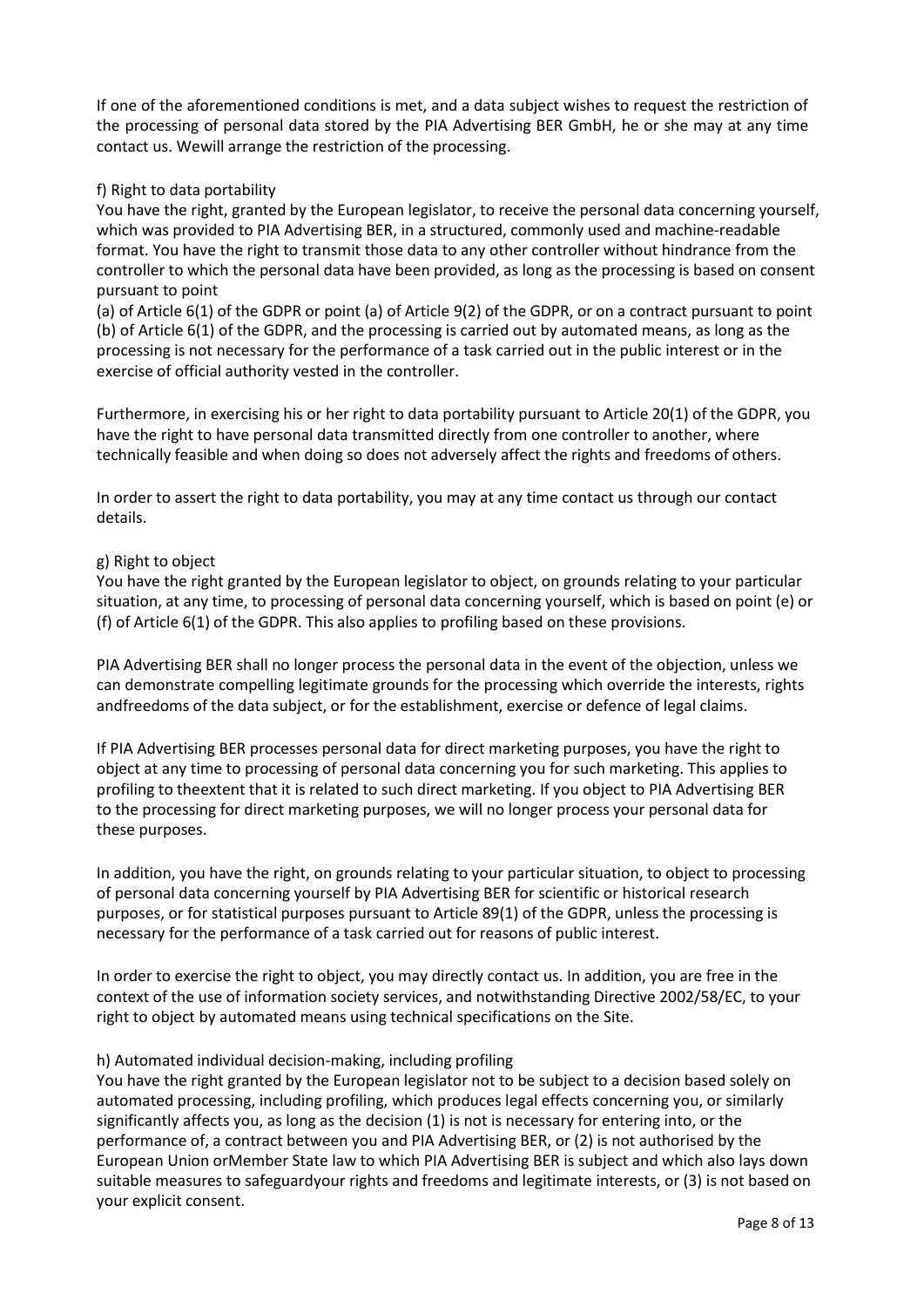If the decision (1) is necessary for entering into, or the performance of, a contract between you and PIA Advertising BER, or (2) it is based on your explicit consent, PIA Advertising BER shall implement suitable measures to safeguard your rights and freedoms and legitimate interests, at least the right to obtain human intervention on the part of PIA Advertising BER, to express your point of view and contest the decision.

If you wish to exercise the rights concerning automated individual decision-making, you may at any time directly contact us.

## i) Right to withdraw data protection consent

You have the right granted by the European legislator to withdraw your consent to processing your personal data at any time. If you wish to exercise the right to withdraw the consent, you may at any time directly contact us.

## **13. Data protection for applications and the application procedure**

PIA Advertising BER shall collect and process the personal data of applicants for the purpose of the processing of the application procedure. The processing may also be carried out electronically. This is the case, in particular, if an applicant submits corresponding application documents by e-mail or by means of a web form on the Site. If PIA Advertising BER concludes an employment contract with an applicant, the submitted data willbe stored for the purpose of processing the employment relationship in compliance with legal requirements. If no employment contract is concluded with the applicant by PIA Advertising BER, the application documents shall be automatically erased two months after notification of the refusal decision, provided that no other legitimate interests of PIA Advertising BER are opposed to the erasure. Other legitimate interest in this relation is, e.g. a burden of proof in a procedure under the General Equal Treatment Act.

## **14. Links to Other Websites and Third Parties**

PIA Advertising BER's Services may contain links or references to third-party owned or operated websites or online services. PIA Advertising BER is not responsible for the collection of (personal) data or the security or privacy of suchdata on any such third party's sites or services.

Likewise, PIA Advertising BER is not responsible for the collection, usage and disclosure policies and practices (including the data security practices) of any other app developer, app provider, social media platformprovider, operating system provider, wireless service provider or device manufacturer, including with respect to any personal data you disclose to such other entities through or in connection with our Site,Services, and other (mobile) interactive features.

This section provides more information on some of the third parties and PIA Advertising BER's cooperation with them.

a. Data protection provisions about the application and use of LinkedIn

PIA Advertising BER has integrated components of the LinkedIn Corporation on their website (Site). LinkedIn is a web-based social network that enables users with existing business contacts to connect and to makenew business contacts.

The operating company of LinkedIn is LinkedIn Corporation, 2029 Stierlin Court Mountain View, CA 94043, UNITED STATES. For privacy matters outside of the UNITED STATES LinkedIn Ireland, Privacy Policy Issues, Wilton Plaza, Wilton Place, Dublin 2, Ireland, is responsible.

With each call-up to one of the individual pages of our Site, which is operated by PIA Advertising BER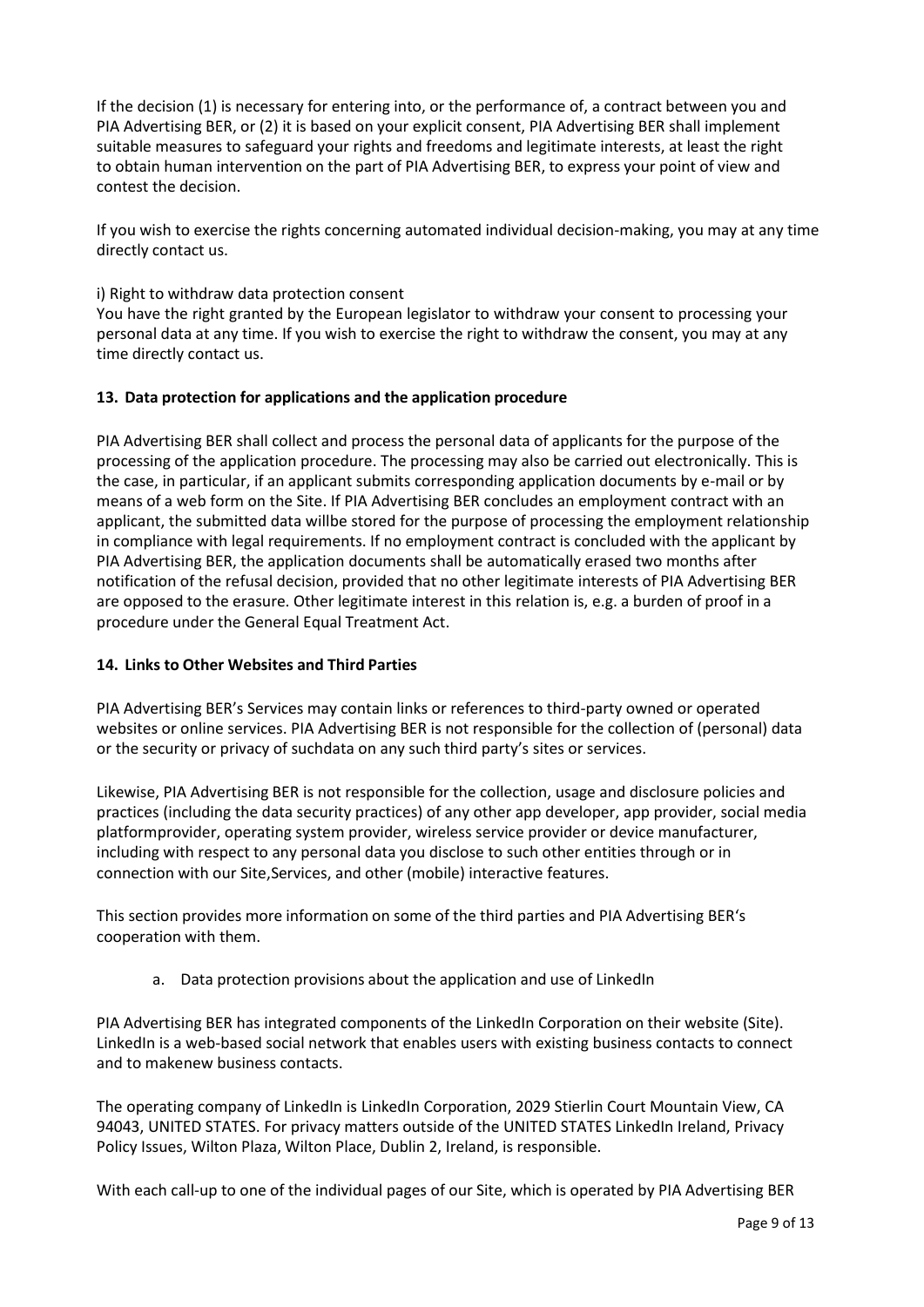and on which aLinkedIn component (LinkedIn plug-in) was integrated, the Internet browser on the information technology system of you is automatically prompted to the download of a display of the corresponding

LinkedIn component of LinkedIn. Further information about the LinkedIn plug-in may be accessed under https://developer.linkedin.com/plugins. During the course of this technical procedure, LinkedIn gains knowledge of what specific sub-page of our website was visited by you.

If you are logged in at the same time on LinkedIn, LinkedIn detects with every call-up to our website by you—and for the entire duration of their stay on our Internet site—which specific sub-page of our Internet page you visited. This information is collected through the LinkedIn component and associated with the respective LinkedIn account of you. If you click on one of the LinkedIn buttons integrated on our Site, then LinkedIn assigns this information to the personal LinkedIn user account of you (in case you have a LinkedIn account) and stores your personal data.

LinkedIn receives information via the LinkedIn component that you visited our Site, provided that you are logged in at LinkedIn at the time of the call-up to our website. This occurs regardless of whether you click on the LinkedIn button or not. If such a transmission of information to LinkedIn is not desirable for you, then you may prevent this by logging off from your LinkedIn account before a call-up to our Site is made.

LinkedIn provides unde[r https://www.linkedin.com/psettings/guest-controls](https://www.linkedin.com/psettings/guest-controls) the possibility to unsubscribe from e-mail messages, SMS messages and targeted ads, as well as the ability to manage ad settings. LinkedIn also uses affiliates such as Eire, Google Analytics, BlueKai, DoubleClick, Nielsen, Comscore, Eloqua, and Lotame. The LinkedIn Cookie Policy and the denial of cookies is available under [https://www.linkedin.com/legal/cookie-policy.](https://www.linkedin.com/legal/cookie-policy) The applicable privacy policy for LinkedIn is available under [https://www.linkedin.com/legal/privacy-policy.](https://www.linkedin.com/legal/privacy-policy)

b. Data protection provisions about the application and use of Facebook

This website uses social plugins ("plugins") from the social network facebook.com which is operated by Facebook Inc., 1601 S. California Ave, Palo Alto, CA 94304, USA ("Facebook"). The plugins are identified by one of the Facebook logos or the amendment "Facebook social plugin".

If you are logged on to Facebook, it can give your Facebook account your permission for data transfer to Facebook. For information on the purpose and extent of data collection, the further processing and use of such data by Facebook, as well as your rights in this regard and your setting options for the protection of your privacy, please refer to Facebook's privacy policy: [http://www.facebook.com/about/privacy.](http://www.facebook.com/about/privacy)

If you are a Facebook member and do not want Facebook to collect data on you via our website and to combine such data with your Facebook membership data, you need to log off from Facebook before accessing our website. Furthermore, you may also block social plugins by downloading and installing add-ons for your browser, such as the Facebook blocker: <http://webgraph.com/resources/facebookblocker/>

c. Data protection provisions about the application and use of Twitter

PIA Advertising BER has integrated components of Twitter on their Site. Twitter is a multilingual, publicly-accessible microblogging service on which users may publish and spread so-called 'tweets,' e.g. short messages, which are limited to 140 characters. These short messages are available for everyone, including those who are not logged on to Twitter. The tweets are also displayed to so-called followers of the respectiveuser. Followers are other Twitter users who follow a user's tweets. Furthermore, Twitter allows you to address a wide audience via hashtags, links or retweets.

Page 10 of 13 The operating company of Twitter is Twitter, Inc., 1355 Market Street, Suite 900, San Francisco, CA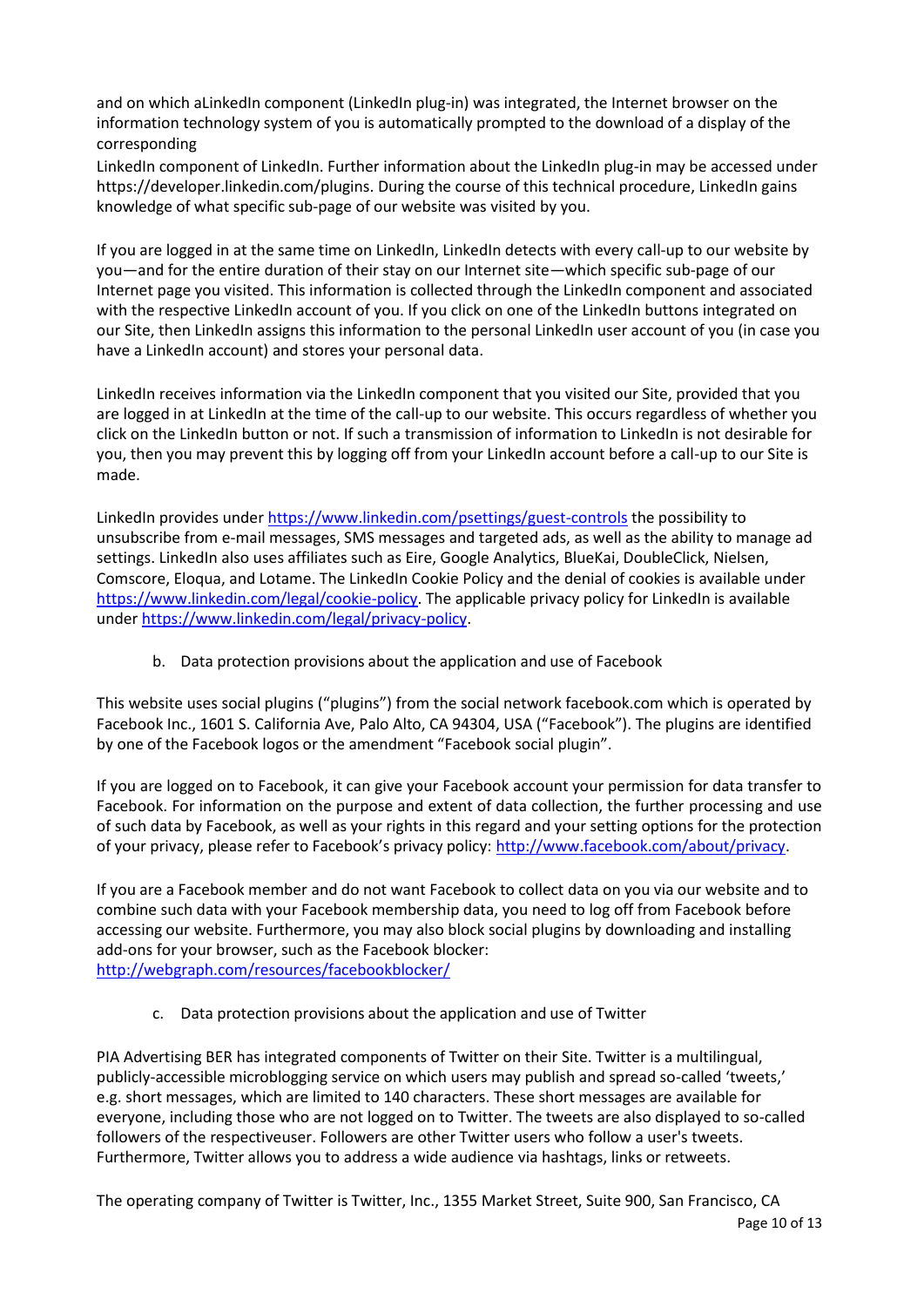## 94103, UNITED STATES.

With each call-up to one of the individual pages of our Site, which is operated by PIA Advertising BER and on which aTwitter component (Twitter button) was integrated, the Internet browser on the information technology system of you is automatically prompted to download a display of the corresponding Twittercomponent of Twitter. Further information about the Twitter buttons is available under [https://about.twitter.com/de/resources/buttons.](https://about.twitter.com/de/resources/buttons) During the course of this technical procedure, Twitter gains knowledge of what specific sub-page of our Site was visited by you. The purpose of the integrationof the Twitter component is a retransmission of the contents of our Site to allow our users to introduce this web page to the digital world and increase our visitor numbers.

Twitter receives information via the Twitter component that you visited our Site, provided that you are logged in on Twitter at the time of the call-up to our Site. This occurs regardless of whether you click on the Twitter component or not. This information is collected through the Twitter component and associated with the respective Twitter account of you (if you have a Twitter account). If you click on one of the Twitter buttons integrated on our Site, then Twitter assigns this information to the personal Twitter user account of you and stores your personal data. If such a transmission of information to Twitter is not desirable for you, then you may prevent this by logging off from your Twitter account before a call-up to our Site is made.

The applicable data protection provisions of Twitter may be accessed under [https://twitter.com/privacy?lang=en.](https://twitter.com/privacy?lang=en)

> d. Payment Method: Data protection provisions about the use of PayPal as a payment processor

PIA Advertising BER has integrated components of PayPal on its Site. PayPal is an online payment service provider. Payments are processed via so-called PayPal accounts, which represent virtual private or business accounts. PayPal is also able to process virtual payments through credit cards when a user does not havea PayPal account. A PayPal account is managed via an e-mail address, which is why there are no classic account numbers. PayPal makes it possible to trigger online payments to third parties or to receive payments. PayPal also accepts trustee functions and offers buyer protection services.

The European operating company of PayPal is PayPal (Europe) S.à.r.l. & Cie. S.C.A., 22-24 Boulevard Royal, 2449 Luxembourg, Luxembourg.

If you choose "PayPal" as the payment option for paying us for the Services delivered, we automatically transmit your data to PayPal. By selecting this payment option, you agree to the transfer of personal data required for payment processing. It is important to note that all PayPal transactions are subject to the PayPal Privacy Policy [\(https://www.paypal.com/us/webapps/mpp/ua/privacy-full\)](https://www.paypal.com/us/webapps/mpp/ua/privacy-full).

The personal data transmitted to PayPal is usually first name, last name, address, email address, IP address, telephone number, mobile phone number, or other data necessary for payment processing. The processing of the invoice for the Services also requires such personal data, which are in connection with the respective Services delivered.

The transmission of the data is aimed at payment processing and fraud prevention. Qverse will transfer personal data to PayPal, in particular, if a legitimate interest in the transmission is given. The personal data exchanged between PayPal and PIA Advertising BER for the processing of the data will be transmitted by PayPalto economic credit agencies. This transmission is intended for identity and creditworthiness checks.

PayPal will, if necessary, pass on personal data to their affiliates and service providers or subcontractors to the extent that this is necessary to fulfil contractual obligations or for data to be processed in the order.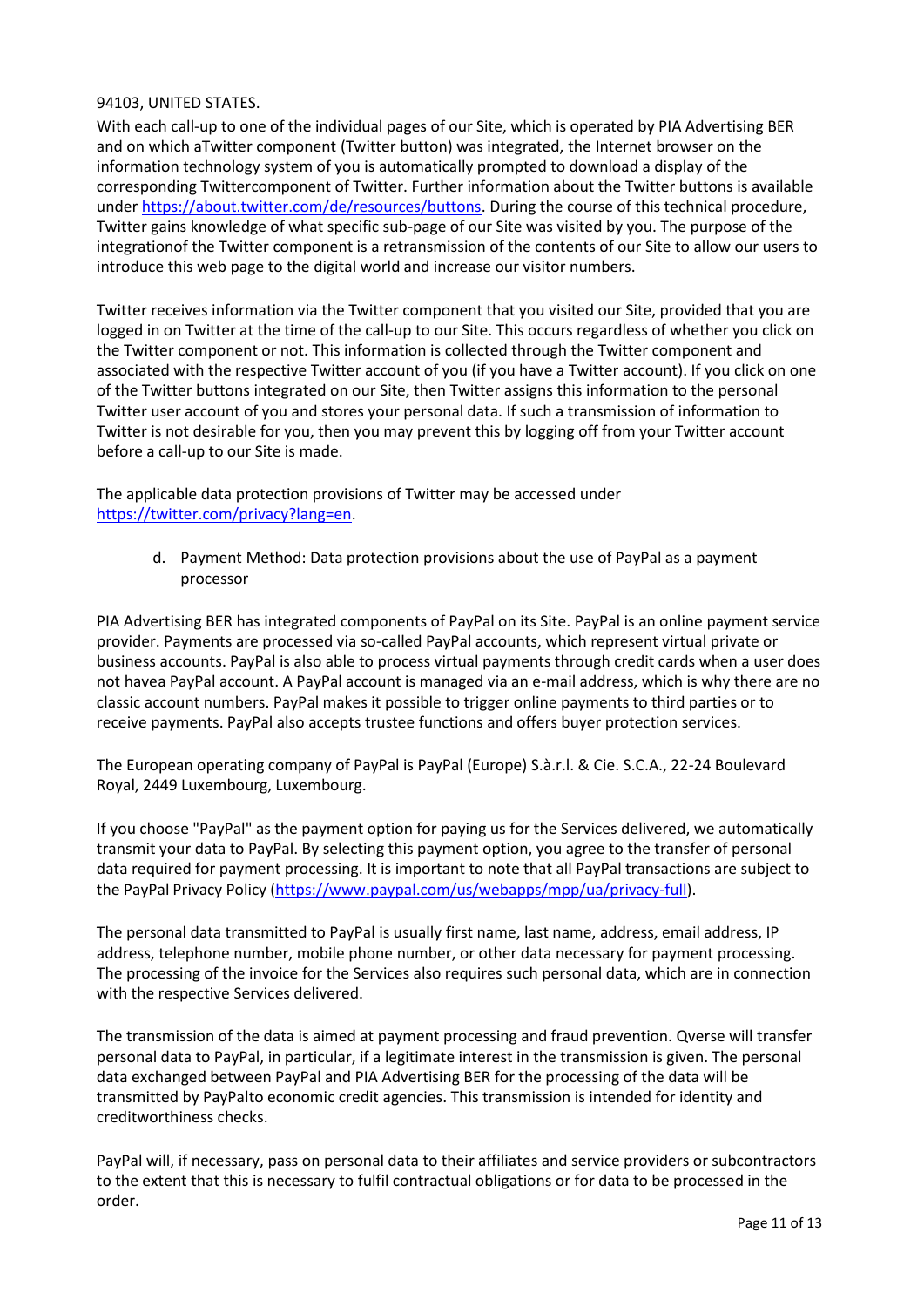You have the possibility to revoke consent for the handling of personal data at any time from PayPal. A revocation shall not have any effect on personal data which must be processed, used or transmitted in accordance with (contractual) payment processing.

The applicable data protection provisions of PayPal may be retrieved under [https://www.paypal.com/us/webapps/mpp/ua/privacy-full a](https://www.paypal.com/us/webapps/mpp/ua/privacy-full)nd https:/[/www.paypal.com/ro/webapps/mpp/ua/privacy-prev?locale.x=en\\_RO.](http://www.paypal.com/ro/webapps/mpp/ua/privacy-prev?locale.x=en_RO)

> e. Payment Method: Data protection provisions about the use of Stripe as a payment processor

PIA Advertising BER has integrated components of Stripe on its Site. Stripe is an online payment service provider.

The European operating company of Stripe is Stripe Payments Europe Ltd., 1 Grand Canal Street Lower, Grand Canal Dock, Dublin, Ireland.

We use Stripe for payment, analytics, and other business services. If you choose "Stripe" as the payment option for paying us for the Services (pre-payment), we automatically transmit your data to Stripe. By selecting this payment option, you agree to the transfer of personal data required for payment processing. It is important to note that all Stripe transactions are subject to the Stripe Privacy Policy [\(https://stripe.com/privacy\)](https://stripe.com/privacy).

The personal data transmitted to Stripe is usually first name, last name, address, email address, telephone number, mobile phone number, credit card information, or other data necessary for payment processing. The processing of the invoice for the Services delivered upon the pre-payment also requires such personal data.

The transmission of the data is aimed at payment processing and fraud prevention. PIA Advertising BER will transferpersonal data to Stripe, in particular, if a legitimate interest in the transmission is given. Stripe collects identifying information about the devices that connect to its services. Stripe uses this information to operate and improve the services it provides to us, including for fraud detection and creditworthiness checks.

You have the possibility to revoke consent for the handling of personal data at any time from Stripe. A revocation shall not have any effect on personal data which must be processed, used or transmitted in accordance with (contractual) payment processing. You can ask to review and correct personal data that Stripe maintains about you by sending a written request to [privacy@stripe.com.](mailto:privacy@stripe.com)

You can learn more about Stripe and read its privacy policy at [https://stripe.com/privacy.](https://stripe.com/privacy)

## **15. Existence of automated decision-making**

As a responsible company, we do not use automatic decision-making or profiling.

## **16. Third party sites**

In general, the Services and the Site access third party information (such as your PayPal account information) through interfaces. We may provide links to third-party Web sites or services, such as PayPal, as a service to our users. When you click on links of third parties, you may leave the Services or the Site. We are not responsible for the privacy practices of Web sites operated by third parties, whether they are linked to or otherwise accessible from our Services or the Site. The inclusion of a link or accessibility of third party Websites does not imply endorsement of such third-party Website by us.